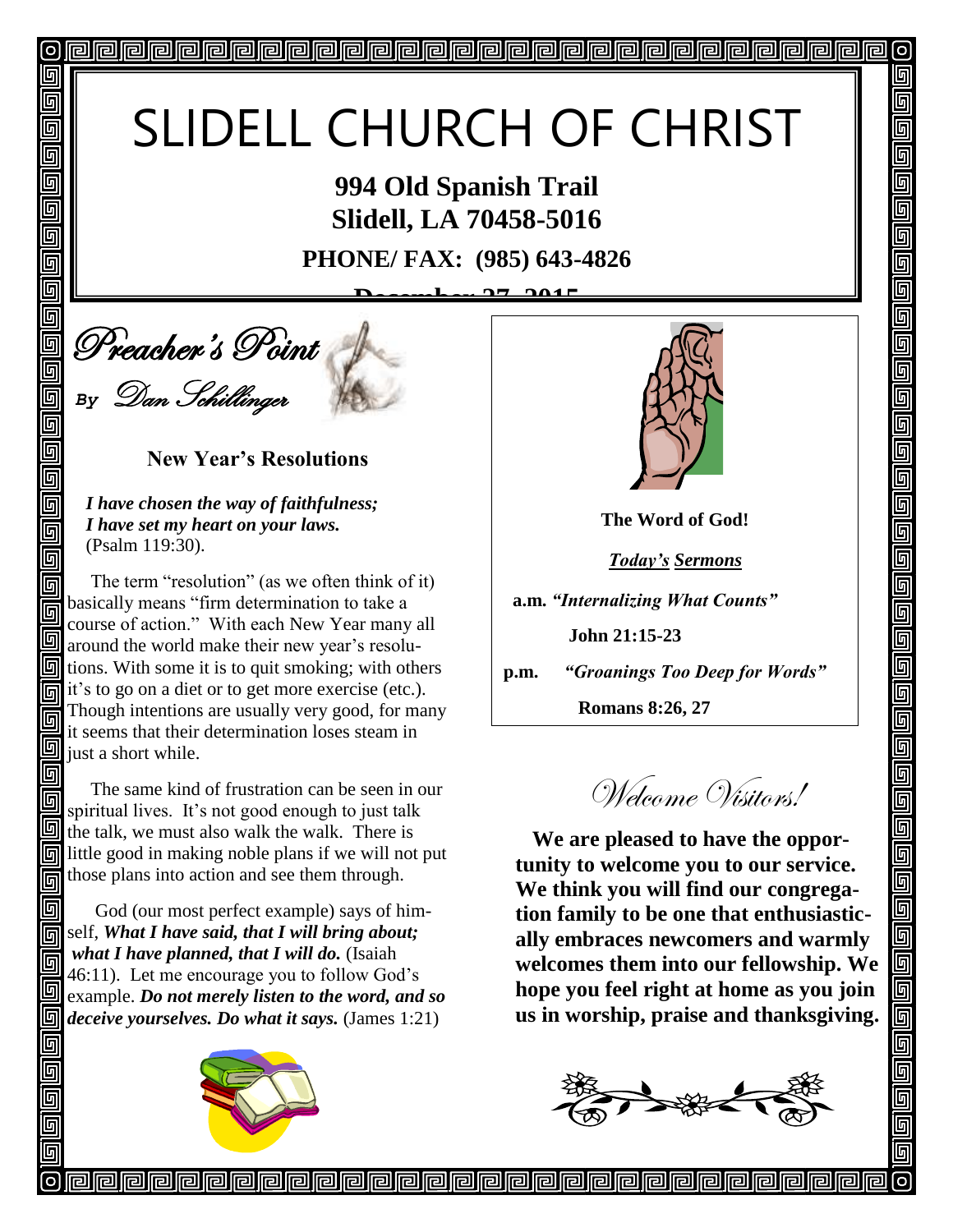Break in Our Sermon Series Today

回

 $\overline{\mathbb{F}}$ 

 $\overline{\overline{\mathbb{G}}}$ 

回

回 Ō 靣

回 回  $\blacksquare$ 回  $\blacksquare$  $\overline{\mathbb{G}}$  $\overline{\mathbb{F}}$ 回

回

回

回 同 同

同 同 回

同

Due to many still travelling through the New Years holiday, one of our shepherds, Gerald Molina, will resume our Sunday morning sermon series next Lords' Day, 02 January 2016, on discerning God's will as it pertains to matters of marriage, divorce and remarriage.

~ ~ ~ ~ ~ ~ ~ ~ ~ ~

## "*REMEMBER IN PRAYER &* " *ENCOURAGE"* With Visits, Calls, & Cards **The victims of continuing Islamic terrorism around the world**

The family of **Roger Waters** (Shirley 同 Fowler's brother, of Granada, MS) - who passed 同 away from cancer last Sunday morning. A funeral service was held there for Roger a few days later.

回 The family of **James Martinez** (nephew of Paul & Teresa Moragne), whose 17 year-old daughter **Brianna** perished in a vehicle accident **同** in North Carolina recently. This in addition to James's mother passing away in September. 同

回  **Carl & Shelley Frazier** - their 20-year old son **Sean** perished from heart failure following a long 同 illness. 同

 **Tim Woods** (husband of Jesse Fowler's niece) - has colon cancer that has metastasized into his 回 lungs. Doctors do not give him long to live.

 **Angel Mangus** (of Houston, TX, niece of Carl Mangus) - afflicted with inoperable stage 4 brain cancer.

 **Lester Lee** (father of the boss of Paul Moragne, Jr.) - has pancreatic cancer and had surgery for it recently.

 **Aaron Scheffler** (Evelina Bourgeois's 16 year-同 old grandson, wheel-chair bound since early childhood) - hospitalized with pulmonary fluid **h**build-up.

 **Daniel Ballentine** (brother of Paul Moragne's good friend) - victim of a vehicular accident in Shreveport.

 **Eddie Wilkes** - a child who is battling leukemia and undergoing tests.

 **Sydne Wilcox** (Mr. Dale's granddaughter) recovering from recent foot and leg surgery, and now wearing a cast since 16 December.

 **Marvin Phillips** (well-known former minister at the Garnett Road church in Tulsa, OK, who led the Soul-Winning Workshops there) - in hospice care with heart problems.

 **Dan Ledford** (a preacher of the church in Alabama) - diagnosed as having a brain tumor.

 **Donald Boudreaux** (age 86, brother-in-law to Joyce LeBlanc) - diagnosed with renewed cancer.

 **James Baker** (Schillinger's grandson, in the third-grade) - has had trouble in school recently, resulting in his undergoing for the next two and a half months an evaluation and processing for eligibility for special education services.

 The father-in-law of **Nancy Reece** (a member at the Tammany Oaks church) - hospitalized in Iowa with dementia and other problems.

 **Martha Swint** (a member at the Tammany Oaks church) - age 82, suffered a recent heart attack.

 **Kimberley Carter** - diagnosed with Epstein-Barr syndrome (mononucleosis). And her liver enzyme readings indicate she may have some other issues as well.

 **Toni Doreaux** (Jamie Lawrence's' sister-inlaw) - may require permanent dialysis treatments soon.

 **Larry Covington** (co-worker of Dorsie's) hospitalized in an ICU in Jackson, MS with breathing difficulties and low oxygen.

 **Rose Acker** - is experiencing periodic brief hospitalizations for congestive heart fluid retention

 **Ronald Molina** (Gerald's brother, in E. Tennessee) - battling prostate cancer.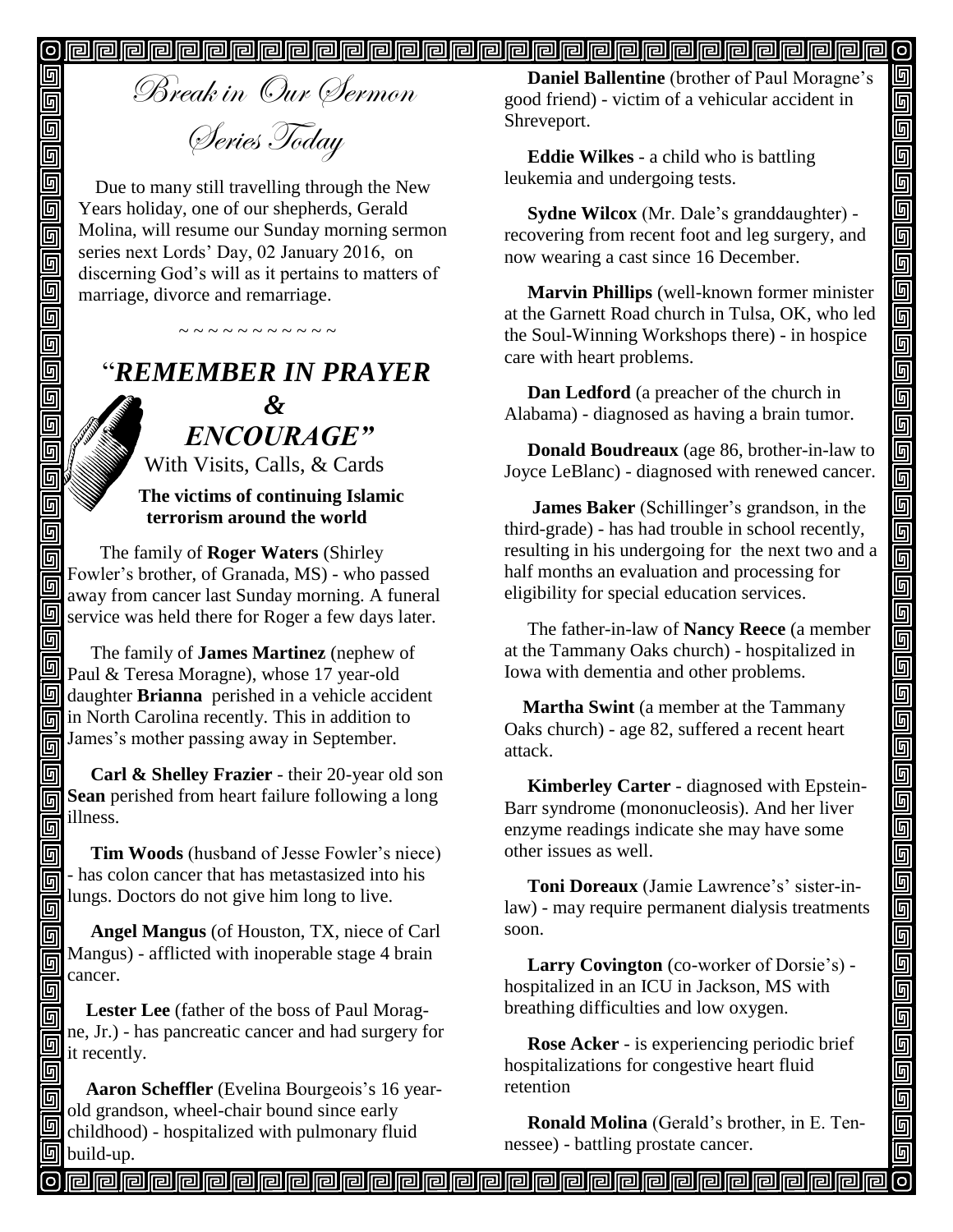#### $\lbrack \circ \rbrack$

 **Roger Whitley** (in-law of the Moragnes) - 回 suffering from emphysema in North Carolina.

回 **Jase Roig** (premature infant son of Colton Roig) - pray for God's healing hand to be upon  $\overline{\text{m}}$  through his long-term health problems of an arachnoid cyst in his brain, and cardiac openings 靣 that have not yet healed. 回

 **Jessica Jackson** (daughter of a friend of 同 George Roig) - age 26, suffering chronic headaches and depression which have only  $\mathbf{F}$  recently begun. 回

 **Marie Peterson** - recovering at home from **n** recent surgery.

回 **Mildred Tymkiw** - has returned to her home to 回 continue her recovery from heart surgery. She was able to attend morning worship last Lord's Day. **Example 2** Calls are very much appreciated, but not visits  $\sqrt{\frac{1}{2}}$  please at this time.

同  **Jerry Kimbrough** (former member here, now at the church of Christ at S. Baton Rouge) - diagnosed with cancer in his eye, and will be under-同 going chemotherapy soon. 同 Î

 **Shirley Ervin** - thanksgiving that she is healing following recent neck surgery and is striving now to return to normal activity levels.

同 回

回 同 回 回 同 回 回 回 回 回 同 靣 回 靣 回

同 回

回

 **Debbie Grabert** (former member here, now of Lafourche Parish) - being treated for a staph infection.

 **Stephanie Smith** (sister of Kevin Cox) - needs surgery for her right shoulder, but a calcium deficiency won't permit this now.

**Zach Steele** - suffering now from abnormal cells in his blood called myelodysplastic syndrome (MDS). It is what can be called a "second cancer." It's not cancer, but can be, and in his case is a result/side effect of previous treatments for cancer.

Zach will be having chemo and selective radiation treatments periodically for the foreseeable future.

**Rosa Nuñez** (good friend of the Vargas family) - still having serious long-term painful health problems.

**Jessica Fowler** (Jesse and Shirley's granddaughter, a resident of Lockport, LA**) -** facing severe personal problems.

回

回 画

画 同

d<br>90

g<br>ga

<u>ieir</u>

ualai

 $\overline{\mathbb{D}}$ 靣

da<br>Di

elelele

واواواواواواواواواواواواواوا

900

回

**Terri Jones** - pray that she'll come to feel better through her negative phases in her Epstein-Barr disorder.

**Dale Epperley** - awaiting first a new prosthesis cushion, and then a new prosthesis, that will relieve the pain and inflammation in his leg.

**Gerald Molina** - seeking ongoing medical help for spinal stenosis.

**Sharon Honoré** (sister of Anita, and a member at the Crowder Blvd. church) - has advanced breast cancer.

**Mallvenia Dean** (Billy Dean's mother, in South Haven, Mississippi) - doing much better at home following recent hospitalization for bacterial pneumonia.

**Fairie Roig** - sustained a minor jaw injury from a recent fall.

 **Clara Leonard** - overall pain continues to subside somewhat, though her ankle bothers her now.

 **Bobby Leonard** - awaiting test results from his recent appointment with a kidney specialist.

 **Butch Acker** - suffering from fluid retention.

 **Kaitlen Perkins** (Kate McDonald's daughter) - has just moved to Conroe, Texas, as she seeks teacher certification and employment in that state.

 **Devon Nelson** (Roig's grandson) - enlisted in the U.S. Army last month and is in basic training at Fort Benning, GA. He has been visiting home for the Christmas holiday.

**Jesse & Shirley Fowler** - travelling in north Mississippi and visiting relatives.

**Pray for all who are travelling.**

**Pray for Latino evangelism in our area.**

**Pray for our elders: Courtney Cheri, Dwight Jones and Gerald Molina.**

<u>papapapapapapapapapapapapapapapa</u>